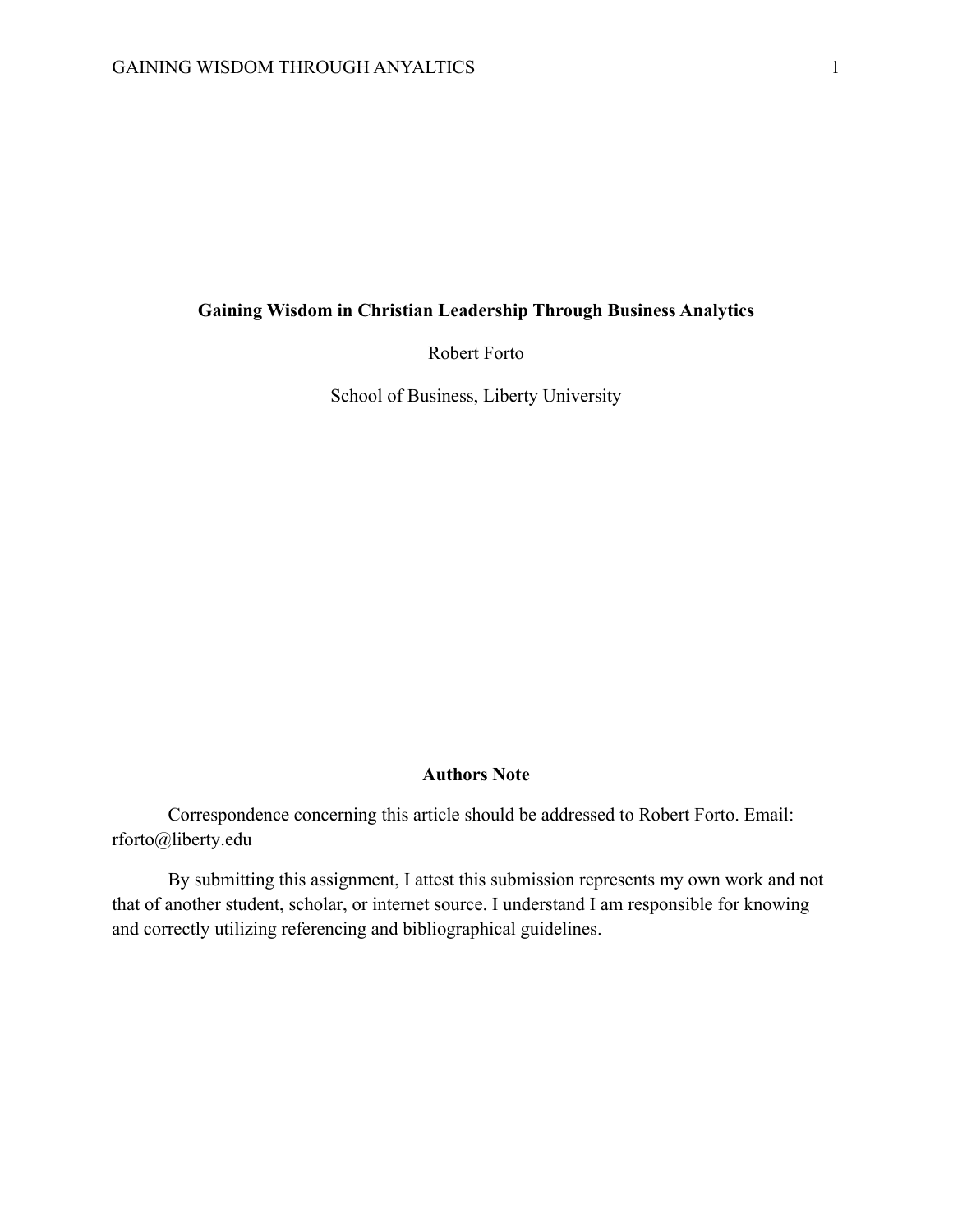### **Abstract**

Christian leaders must have a firm grasp and understanding of the presented data to make the most coherent, ethical decision for the good of their company. A search of the scholarly and biblical literature provides examples and insight on how leaders can use the information they are given to make wise accountings for their stakeholders. Drawing on a strategic management perspective, business data analytics capabilities can create significant value in business processes if supported by a good level of data quality, which will lead to a better competitive advantage. At present, data analysis is the silent driver for success big and small today. Every owner knows that their work impacts their bottom line. Still, they often misunderstand what is making the most impact and why this can provide a critical advantage for one business over its competitors. The challenge comes for the business owner to instill a value system or culture of the organization that will impart traditional functional riles of leadership while incorporating the ethical and moral decisions suggested by conventional data, scholarly literature, and Scripture. A Christian leader can develop appropriate business practices that will balance the stakeholder's values and provide an organizational culture that characterizes the servant heart of everyone involved in the business.

*Keywords:* Christian leadership, business analytics, leadership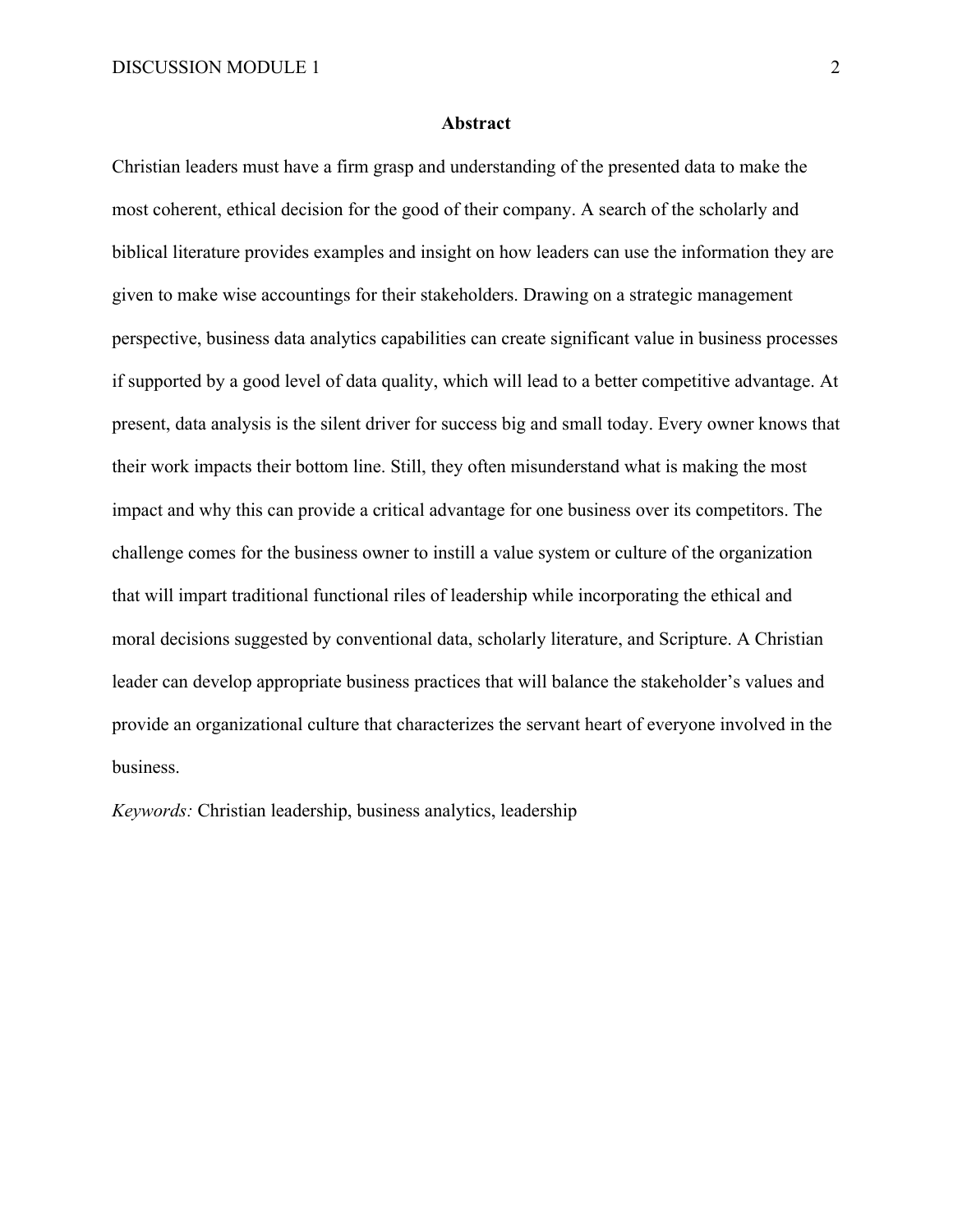### **Christian Leadership**

In today's fast-paced world, where a business owner is faced with decisions almost constantly, a Christian leader must have a firm grasp and understanding of the presented data to make the most coherent, ethical decision for the good of their company. Data can come in many forms from spreadsheets, dashboards, advice from trusted advisors, and client testimonials. For the Christian leader, we turn to Scripture as another bastion of advice and insight. The guiding force of Christian leaders is to know God and to become more like Jesus. God provided Christians with a great gift, presence of the Holy Spirit, who can take up permanent residence in the hearts of believers. (*New International Version*, 1978, Romans 8:9; Corinthians 6:19-20, 12:13). The Holy Spirit guides and helps a Christian leader with wise discernment and transforms our thinking. This transformation can be seen throughout Scripture and emphasized through humility, integrity, kindness, forgiveness, peach, and love (*New International Version*, 1978, Mathew 5:6). This is direct opposition to living only for self both in and the sense of decision making and materialism (Mabey et al. 2017). The Merida (2015) text is replete with the importance of wisdom for Christian leaders. Wise leaders are seekers of truth. The story of Solomon and his rise as a king and a leader in 1 Kings is just one example of leadership lessons that a Christian leader can use with the benefit of history, which is a dataset of activities, on how to look for God for guidance. Merida (2015) posits that if you have received Christ as a savior king, seek His gracious wisdom (p. 34). Ephesians 1:17 says, "keep asking that the God of our Lord, the glorious Father, may give you the Spirit, of wisdom and revelation, so that you may know him better (*New International Version*, 1978, Ephesians 1:17). Using 1 Corinthians 2:6 for advice, a Christian leader is occupied by the Spirit of God with a mind to follow Christ. This guidance can be used to provide wisdom in our everyday business decisions.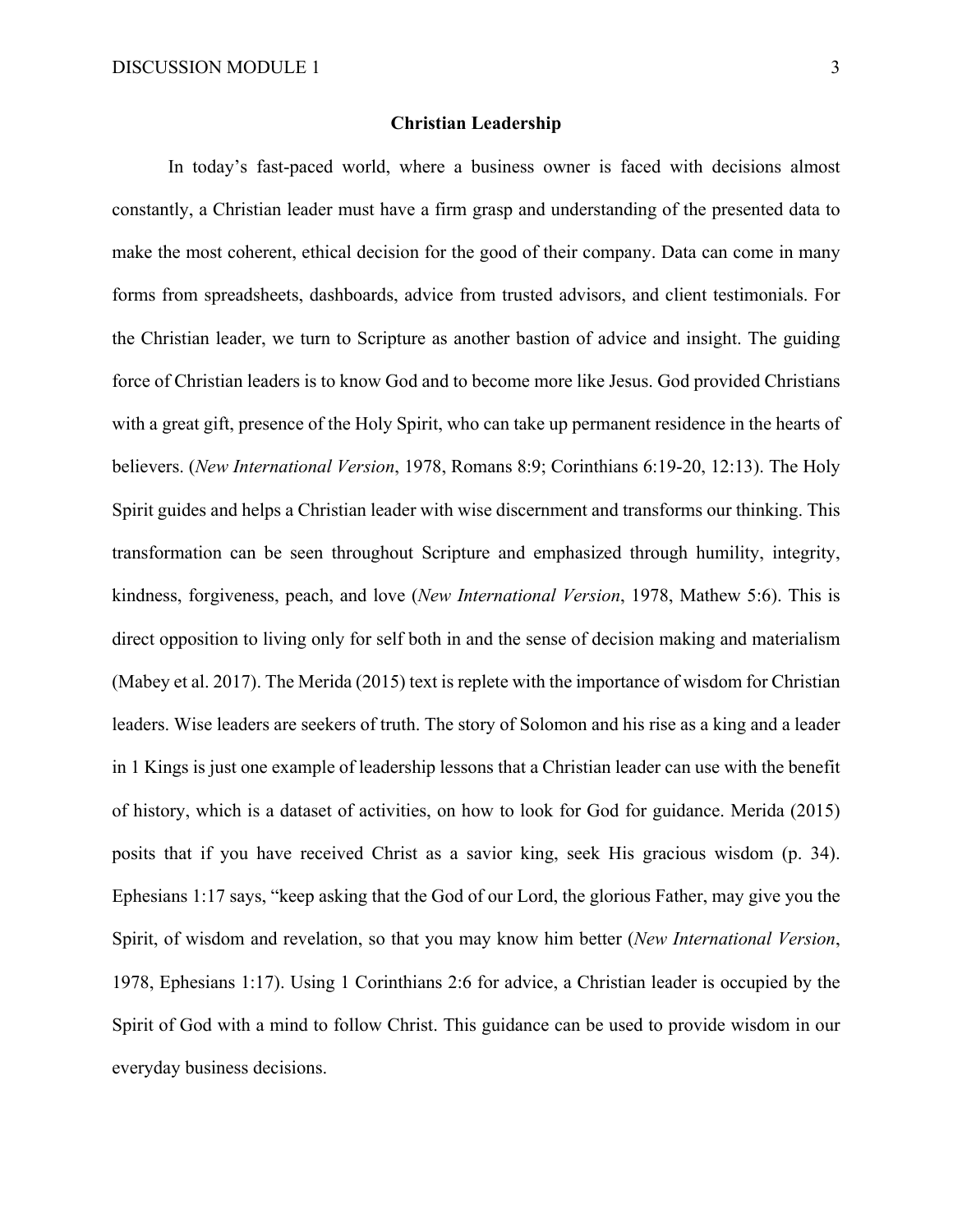### **Business Analytics**

The Greeks of antiquity demonstrated that thought and reason are fundamental physical processes (Ahmed and Pathan, 2019). The use of analytics in business can be traced as far back as the 19<sup>th</sup> century when Fredrich Winslow Taylor instituted a time management system for his company and when Henry Ford measured the speed of assembly lines. By the 1960s, analytics received more attention as computers came online. This is the era that Ahmed and Pathan (2019) describe as the artificial intelligence revolution with Alan Turning of IBM hoped that machine learning would allow computers to demonstrate thought and reason. Later the Internet and cloud computing became ubiquitous, with every business owner having a powerful data-gathering machine in their pocket. At present, data analysis is the silent driver for success big and small today. Every owner knows that their work impacts their bottom line. Still, they often misunderstand what is making the most impact and why this can provide a critical advantage for one business over its competitors. Côrte-Real et al. (2020) argues that drawing on a strategic management perspective, business data analytics capabilities can create significant value in business processes if supported by a good level of data quality, which will lead to a better competitive advantage. Bartlett (2013) took this a step further and described the use of business analytics from small and large companies as a growing awareness of information, increasingly sophisticated decision-makers, and a higher reliance on technology to make sound decisions. The Ahmed and Pathan (2013) text describes a Venn diagram that shows the complex relationships between numerous sources, including data science, supervised learning, artificial intelligence, and computer science. Sincorá's (2018) research that a business with intelligent organizational analytics and a mature business management process can improve corporate reliance. In short, with this proliferation of data at our fingertips, it should make every business owner nimbler and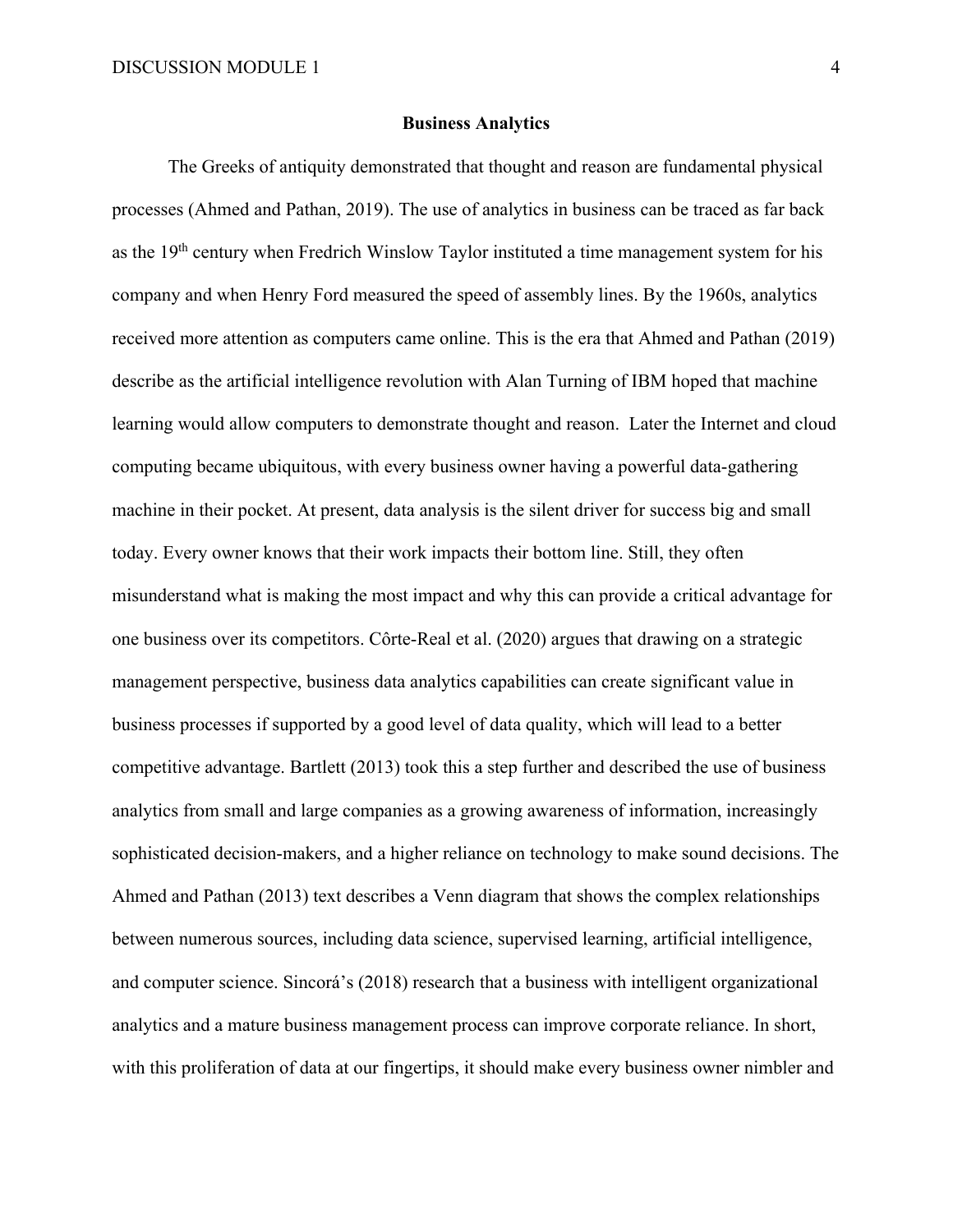have a better understanding of risk, leverage, and knowledge development. But many small business owners miss the mark. There is just too much data to analyze. Most business owners do not have graduate-level business development acumen and fail to meet the expectations, goals, and objectives that these pervasive and omnipresent data sources provide.

What is interesting is the missing human component of today's rapidly expanding and reliance on machines to make sound decisions. Leadership is more than just a set of facts and theories; it is a lived process that sterile, computer-driven data cannot compete with. A Christian leader can lead in ways that can positively impact the organization. The challenge comes for the business owner to instill a value system or culture of the organization that will impart traditional functional riles of leadership while incorporating the ethical and moral decisions suggested by conventional data, scholarly literature, and Scripture. By following appropriate business practices and being a Christian leader, who embraces servant-first mantras, the Christian leaders can run a successful organization that meets the needs of the stakeholders. As Proverbs 4:7 suggests, "The beginning of wisdom is this: Get wisdom. Though it cost all you have, get understanding" (*New International Version*, 1978, Proverbs 4:7). As scholars and business owners, a business analytics future is upon us. How we use this revolution will guide us toward success.

### **Conclusion and Practical Implications**

Bound by faith, albeit a rather juvenile understanding of Scripture, this author attempts to be the best leader he can be in his small, family-operated firm. He strives to incorporate the advice he has learned from Scripture and other data sources to make sound decisions for his business, but one thought he comes back to again and again is the vital need for teamwork and unity. A quote by physicist and author John Hagelin has said that the deepest level of truth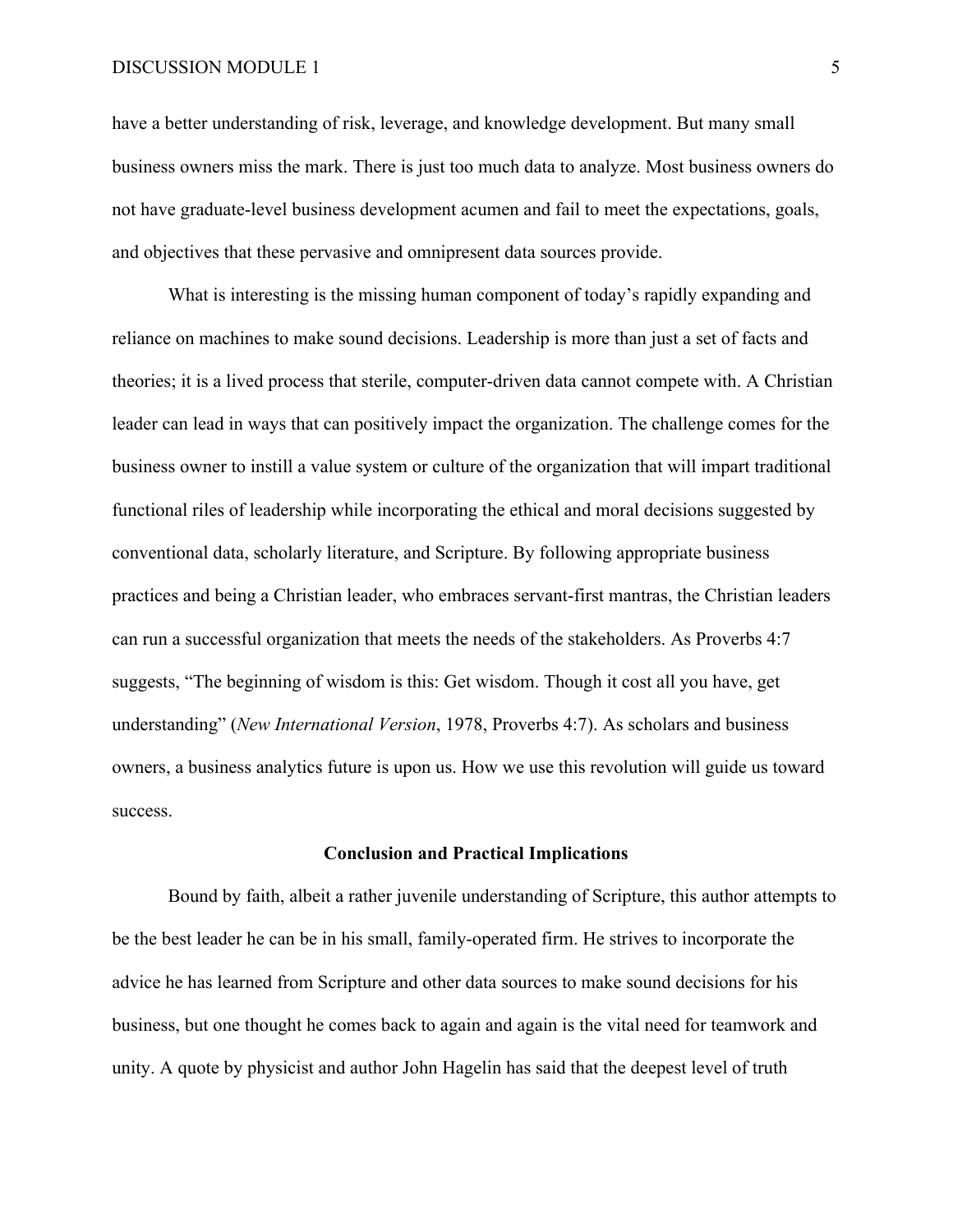uncovered by science and philosophy is the fundamental truth of unity. At the deepest level of our reality, you and I are one. A Christian leader can use this to assume that he is one with the Holy Spirit to make ethical decisions for his business. On a secular level, servant leadership and putting employees and other stakeholders first data can be shared to embody a vision and the potential of everyone on the team.

Whether or not a Christian leader is successful depends on myriad factors relating to data in the organization. Research by Mikalef et al. (2021) clearly shows that different inertial forces during big data analytics deployments hinder dynamic capabilities' emergence. As much as data mining, unstructured data, supervised learning is necessary to component business management, time, place, circumstance, and leadership are requisite components of a strategic management profile. There is no rulebook to follow in the uncertain and unstable environment in which small businesses operate. As Christian leaders, we need to rely on the teachings offered in Scripture and the wisdom to know the difference in our decision-making when data is presented. The Christian leader will recognize more than the data-driven bottom line. They will balance the stakeholder's values and needs for the long term and provide an organizational culture that characterizes the servant heart of everyone involved in the business.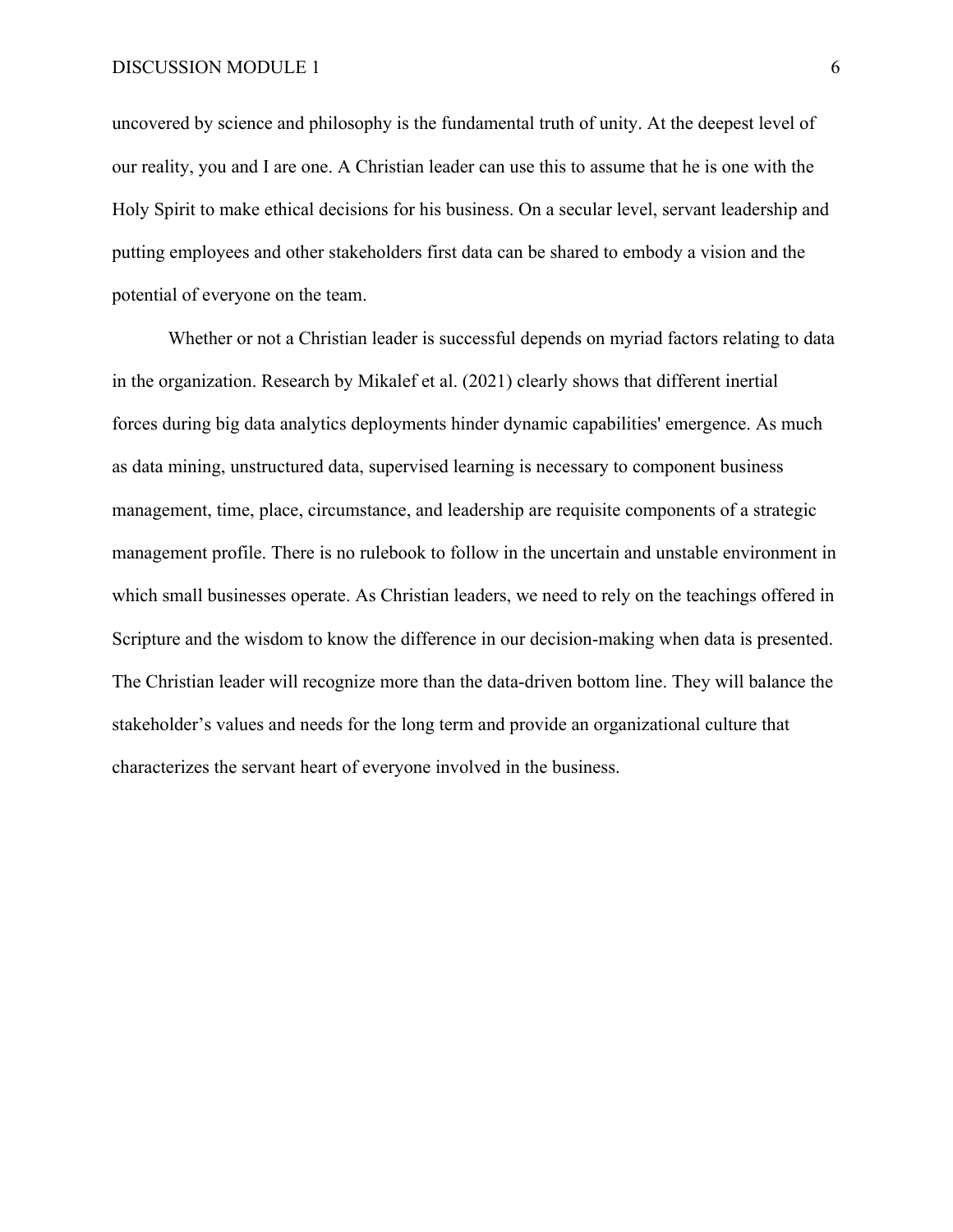#### **References**

- Ahmed,M., Pathan, M.K. (2019) Title: *Data Analytics: Concepts, techniques, and applications (1st ed).* ISBN# 9781138500815 (Print), (E-Book): 9780429820908.
- Bartlett, R. (2013). *A Practitioners Guide to Business Analytics: Using data Analysis tools to improve your organization's decision making and strategy* (1<sup>st</sup> ed). New York, McGraw-Hill. ISBN: 9780071807593.
- Côrte-Real, N., Ruivo, P., & Oliveira, T. (2020). Leveraging internet of things and big data analytics initiatives in European and American firms: Is data quality a way to extract business value?. *Information & Management*, *57*(1), 103141.
- Mabey, C., Conroy, M., Blakeley, K., & De Marco, S. (2017). Having burned the straw man of Christian spiritual leadership, what can we learn from Jesus about leading ethically? *Journal of Business Ethics*, *145*(4), 757-769.
- Mikalef, P., van de Wetering, R., & Krogstie, J. (2021). Building dynamic capabilities by leveraging big data analytics: The role of organizational inertia. *Information & Management*, *58*(6), 103412.
- Merida, T. (2015). *Christ-centered exposition, exalting Jesus in 1 and 2 Kings* (1<sup>st</sup> ed). Nashville, TN, B & H Publishing Group. ISBN: 9780805496703.